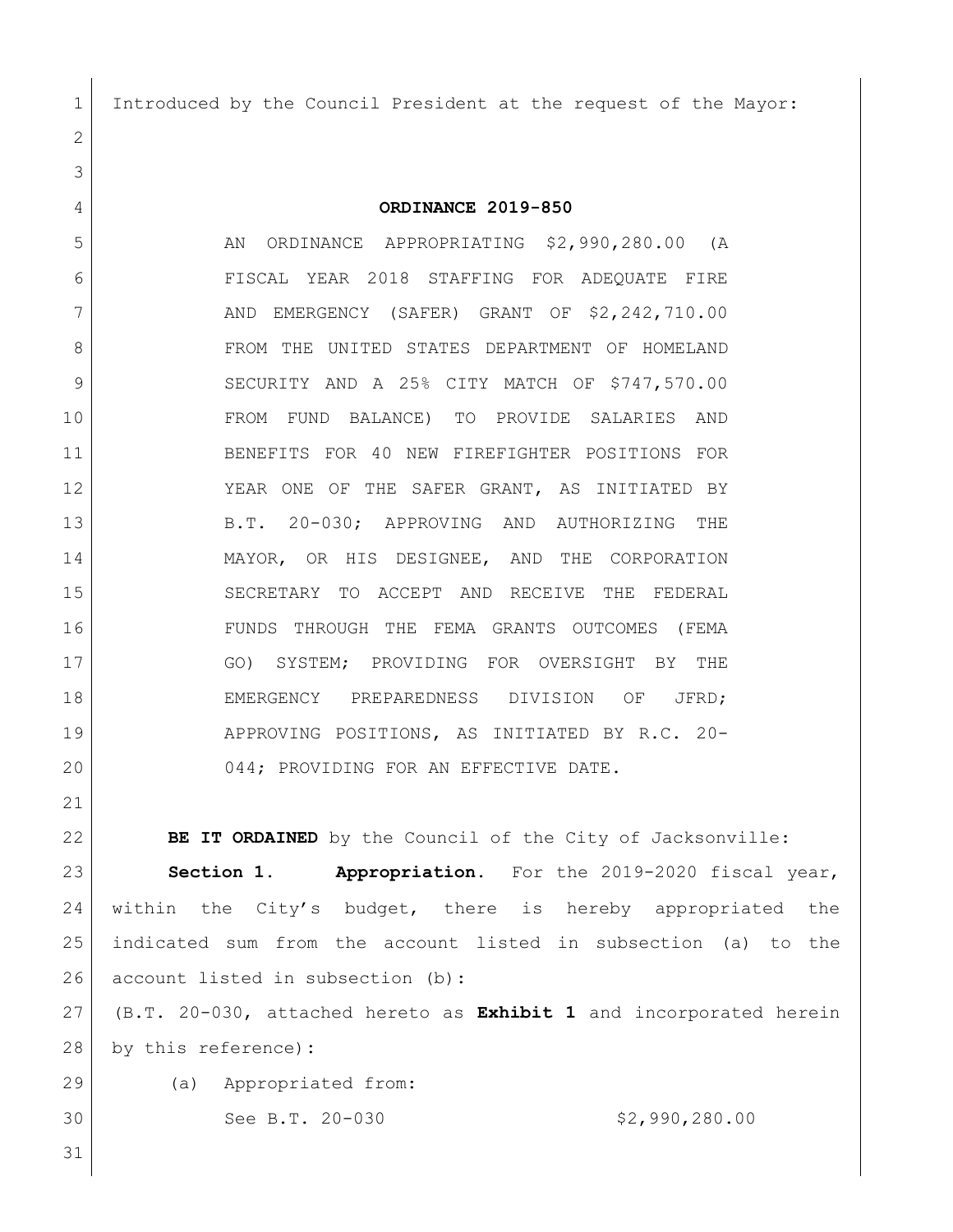1 (b) Appropriated to:

2 See B.T. 20-030 \$2,990,280.00

(c) Explanation of Appropriation.

 The funding above comprises a fiscal year 2018 Staffing for Adequate Fire and Emergency (SAFER) Grant of \$2,242,710.00 from the United States Department of Homeland Security and a 25% City match of \$747,570.00 **from Fund balance.** The three-year total award is 9 | \$8,970,840.00, with a \$3,438,822.00 City match and a federal share of \$5,532,018.00.

 **Section 2. Purpose**. The purpose of the appropriation in Section 1 is to provide salaries and benefits (including FLSA overtime, health, dental, life insurance, pension, clothing allowance, holiday/leave sellback, etc.) for 40 new firefighter positions for year one of the SAFER Grant. The 40 firefighter positions are critical to the operations of the Jacksonville Fire & Rescue Department (JFRD) and will allow adequate staffing to maintain National Fire Protection Agency (NFPA) 1710 compliance and allow JFRD to add firefighters to each shift (A, B, and C shifts) to be assigned to the busiest engines. JFRD will then have all of its engines responding with four personnel. With this enhanced staffing, an appropriate number of trained personnel will be 23 assembled at the incident scene.

 **Section 3. Approval and authorization.** There is hereby approved, and the Mayor, or his designee, and Corporation Secretary are hereby authorized to accept and receive the federal funds through the FEMA Grants Outcomes (FEMA GO) System. A copy of the Award Letter and Agreement Articles have been placed **ON FILE** with 29 the Office of Legislative Services.

 **Section 4. Oversight.** The Emergency Preparedness Division of JFRD shall oversee the project described herein.